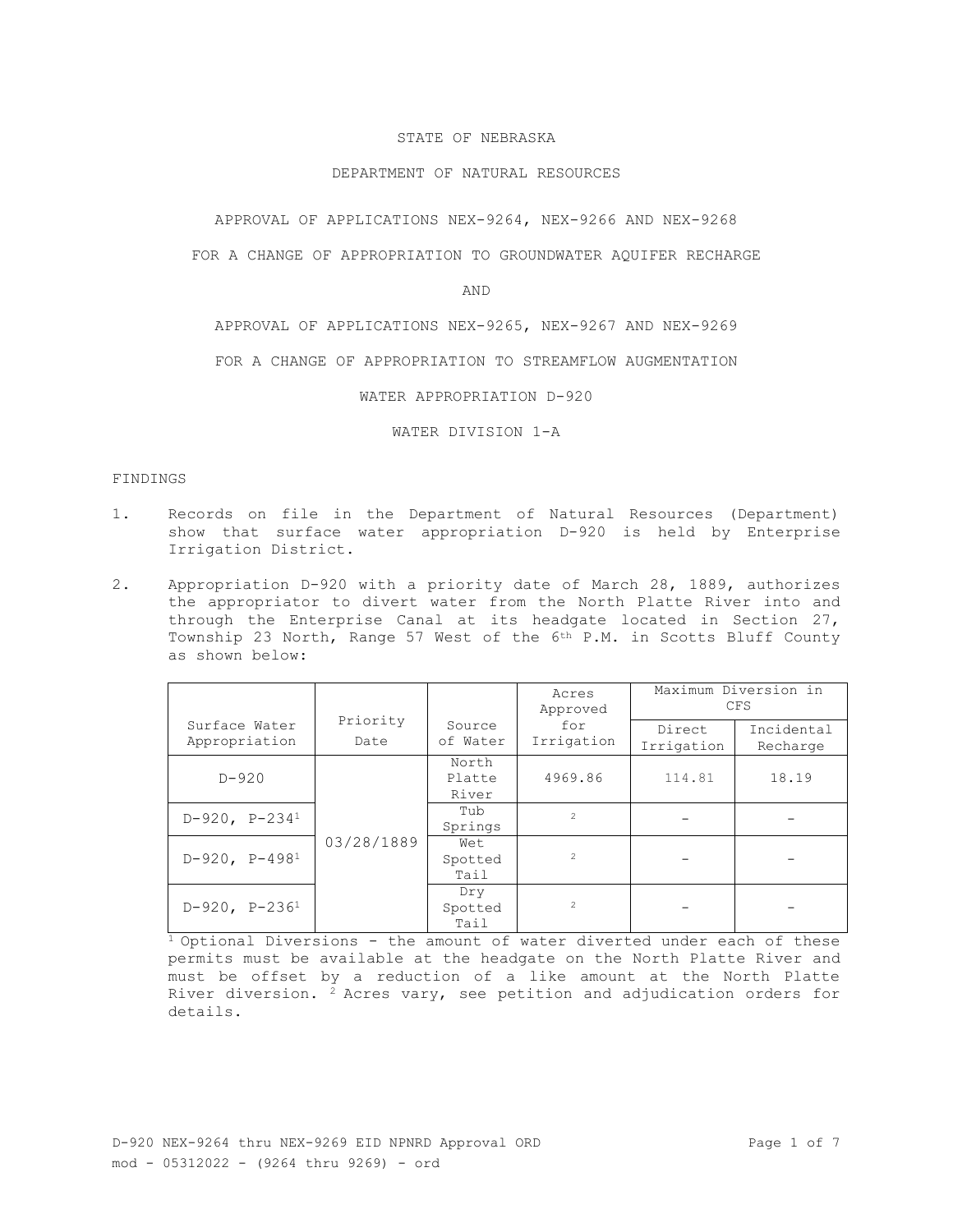D-920 direct flow and incidental underground storage appropriations are quantified in cubic feet per second (CFS). As an alternative to diversions taken from the North Platte River, the later three (3) permits listed above are termed "Optional" and they permit the diversion of water from the various sources specified. They authorize irrigation, and they each carry a March 28, 1889, priority date. The optional diversions have been used in the past as long as the March 28, 1889, date is not called out of priority by an older right. The orders granting the optional diversions and subsequent adjudication order spell out the terms, but a general description is that a reduction in diversion under D-920 from the North Platte River must be made in proportion to any amounts diverted under D-920 P-234, D-920 P-498 and D-920 P-236.

- 3. On December 15, 2020, Enterprise Irrigation District, the North Platte Natural Resources District and individual landowners (Applicants) filed in the Department applications NEX-9264, NEX-9266 and NEX-9268 and requested a temporary change of the location of use and to change the purpose of appropriation D-920 to recharge groundwater for a period of 5 years. The purpose of use would temporarily be changed to ground water recharge under the applications. Each of these applications are associated with a specific tract of irrigated land appurtenant to D-920 that is under contract between the North Platte Natural Resources District and the landowners.
- 4. On December 15, 2020, Enterprise Irrigation District, the North Platte Natural Resources District and individual landowners (Applicants) filed in the Department applications NEX-9265, NEX-9267 and NEX-9269 to augment the flow in a specific stream reach for portions of water appropriation D-920 for a period of 30 years. The purpose of use would temporarily be changed to streamflow augmentation under the applications. Each of these applications are associated with a specific tract of irrigated land appurtenant to D-920 that is under contract between the North Platte Natural Resources District and the landowners.
- 5. The Department published notice of the application as provided in *Neb. Rev. Stat.* § 46-291, as amended. The notice specified that persons could participate either under Option 1 (informally) or option 2 (formally). There were no Option 2 objectors.
- 6. On June 14, 2021, Central Nebraska Public Power and Irrigation District filed in the Department comments under Option 1 requesting that the Department review the Applicant's estimation of consumptive use values as an over-estimation of consumptive use by an appropriation implicitly underestimates the amount of non-consumptive water remaining in the system for other uses; and thus, a transfer based on an overestimation of consumptive use has the potential to harm other appropriators.
- 7. On June 14, 2021, Nebraska Public Power and Irrigation District filed in the Department comments under Option 1 requesting the Department review the consumptive use estimate and transferrable amounts under the transfers as they appear to exceed the historical consumptive use and if approved may harm other appropriators.
- 8. Applications NEX-9264, NEX-9266 and NEX-9268 propose to change the location of use of a portion of appropriation D-920 to recharge

D-920 NEX-9264 thru NEX-9269 EID NPNRD Approval ORD Page 2 of 7 mod - 05312022 - (9264 thru 9269) - ord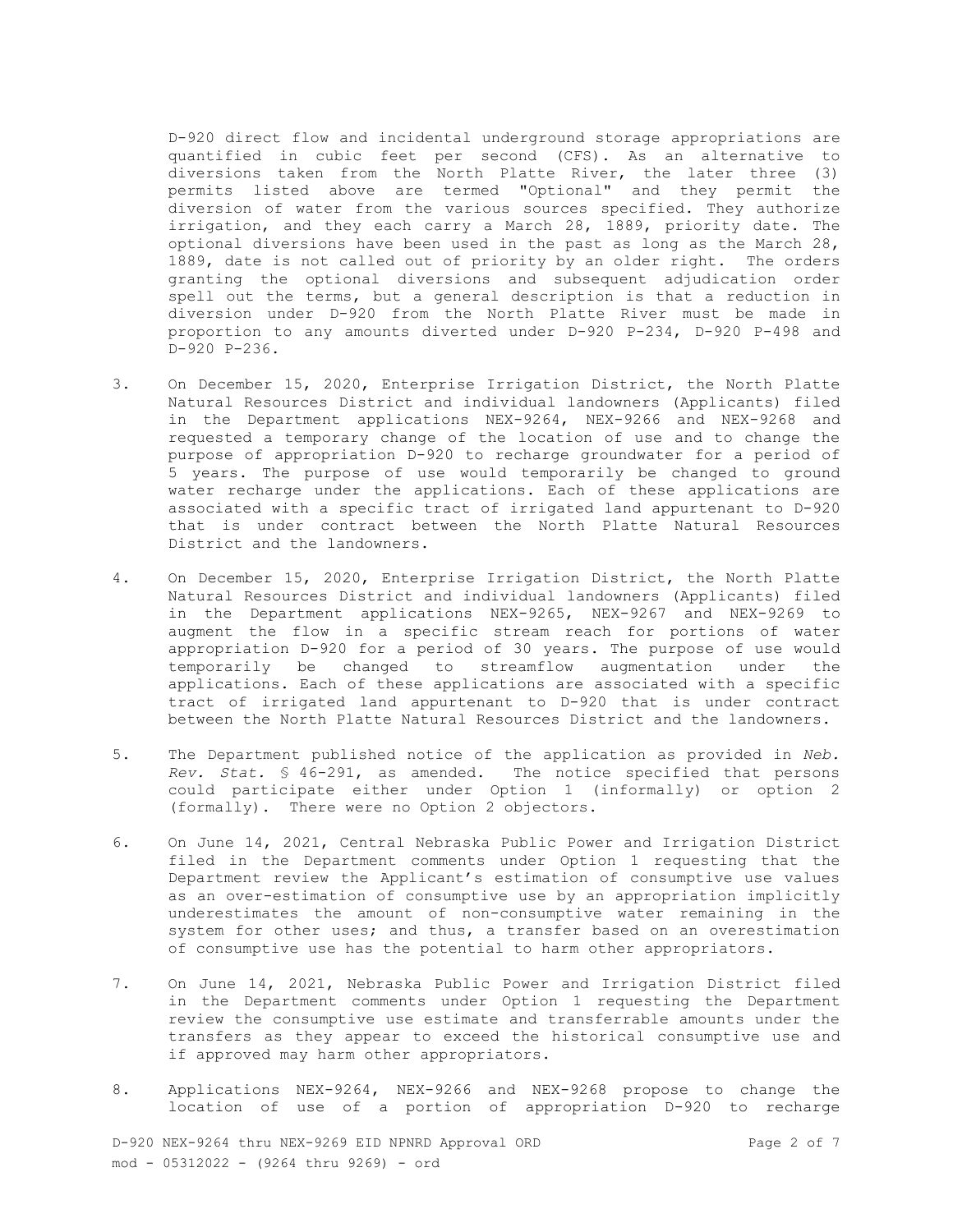groundwater in a constructed recharge facility located in the NW¼ of Section 35, Township 23 North, Range 56 West of the 6th P.M. in Scotts Bluff County.

9. Applications NEX-9265, NEX-9267 and NEX-9269 propose to transfer a portion of Appropriation D-920 to augment the flow in a specific stream reach. The proposed location of use is a reach of the North Platte River starting in the NW¼ of section 35 Township 23 and ending in the NE¼ of Section 2 Township 22, all in Range 56 West of the 6th P.M. in Scotts Bluff County.

#### CONCLUSIONS

- 1. The point of diversion for the groundwater recharge use would remain at the headgate of the Enterprise Canal. Water diverted under applications NEX-9264, NEX-9266 and NEX-9268 would be routed into and through the Enterprise Canal system to the constructed recharge facility described above. The rate of recharge should not exceed the rate of diversion associated with the irrigated acres that have been transferred. Water that is being spilled out of the recharge project facility should be returned to the North Platte River in accordance with the provisions of *Neb. Rev. Stat.* 46-265.
- 2. The point of diversion for the stream augmentation use should remain at the headgate of the Enterprise Canal. The rate of stream augmentation should not exceed the rate of diversion associated with the irrigated acres that have been transferred. Water transferred under applications NEX-9265, NEX-9267 and NEX 9269 should be routed into and through the Enterprise Canal system to river returns (spills) available at the constructed recharge facility described above and returned to the North Platte River in accordance with the provisions of *Neb. Rev. Stat.* 46- 265.
- 3. Changes to appropriations are authorized under *Neb. Rev. Stat.* 46-290 which provides for changes (transfers) from one use to another use; either temporarily or permanently. The Applicants have filed applications for two proposed uses and for two different periods of time. The three applications for recharge are proposed for a period of 5 years. The three applications for streamflow augmentation are proposed for a thirty-year period. For the Department to be able to effectively administer the transferred portions of the appropriations the Enterprise Irrigation District (Appropriator) or Appropriator's authorized agent should declare by April 1 each year whether the transferred purpose of use will be groundwater recharge, stream augmentation or some combination of uses. An operational plan for each year should be provided to the Department.
- 4. The instantaneous amount allowed to be diverted under the approved transfers should be computed by the ratio of acres transferred (142.9 acres from three farm tracts) divided by the total number of acres under permit for irrigation prior to the transfer (4969.86 acres) multiplied by the pre-transfer instantaneous diversion rate (114.81 CFS). Using this method, the maximum amount divertible under approved transfers should be 3.30 cubic feet per second (CFS).
- 5. Transfers for the purpose of recharging groundwater or streamflow augmentation are beneficial uses of water.

D-920 NEX-9264 thru NEX-9269 EID NPNRD Approval ORD Page 3 of 7 mod - 05312022 - (9264 thru 9269) - ord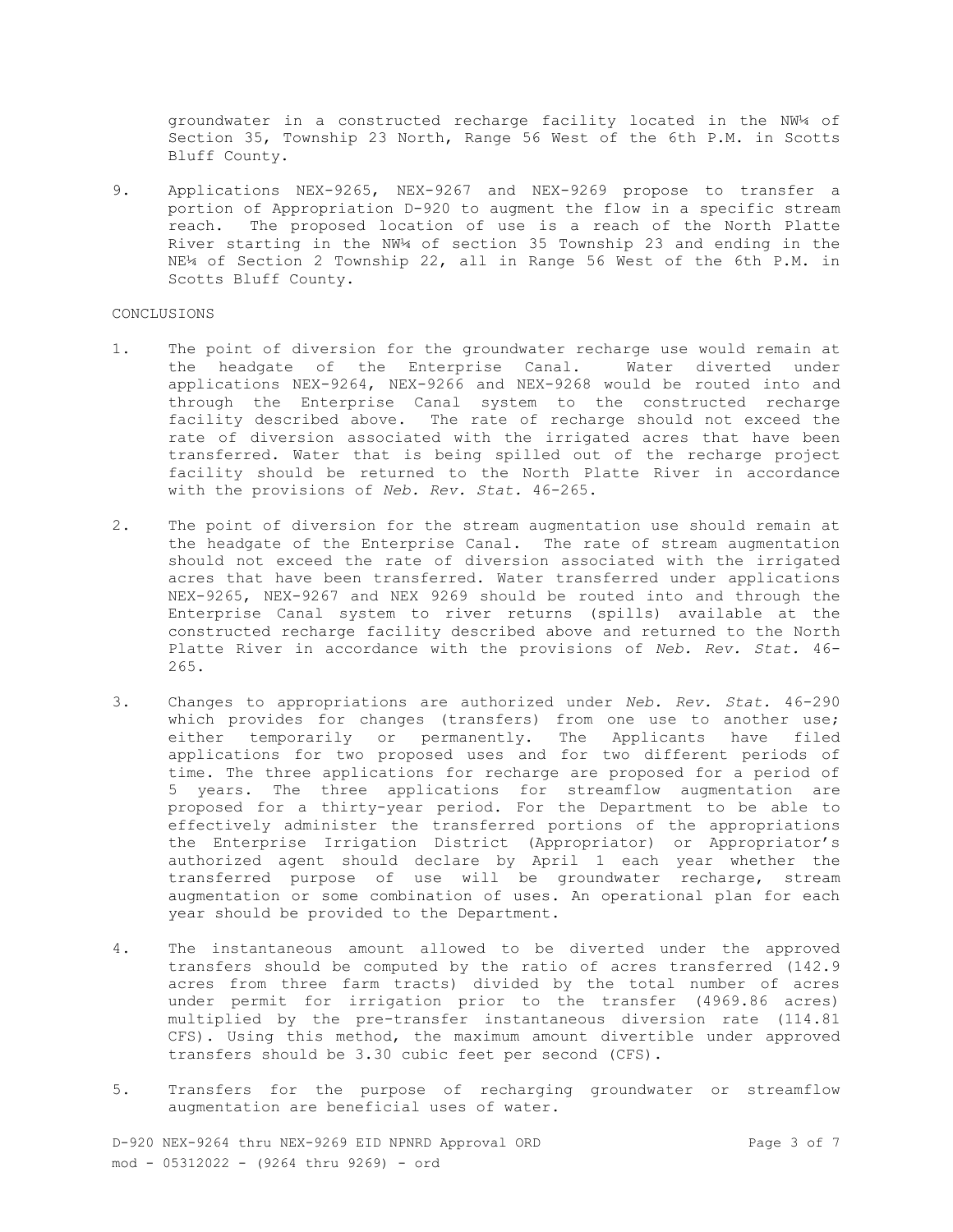- 6. The public comments under Option 1 encouraged the Department to carefully review the requested transfer amounts that the commenters believe are too high. The Department has reviewed the seasonal consumptive use estimates and believes the information provided by the applicant supports a finding that the estimated consumptive use is acceptable as a maximum seasonal value. The commenters concerns should be addressed with the transfers being limited by the instantaneous rate, maximum seasonal value, irrigation season, and the new purposes are intended to be non-consumptive.
- 7. The application forms indicated a desire to transfer the non-consumptive incidental underground storage. This is not necessary for the following reasons. The incidental underground storage is already being recharged to the aquifer, which provides for baseflow enhancement to the streamflow. Thus, no hydrologic change would be affected by incorporating incidental underground storage into the water administration for this portion of the overall diversions. To minimize impacts to other water users on the stream system the incidental underground storage should continue to be diverted in a manner consistent with the terms authorized in the approval of Incidental Underground Storage Permit U-31.
- 8. Approval of these transfer applications should not alter any terms and conditions of the optional diversions D-920 P-234, D-920 P-498 and D-920 P-236, except that none of the lands that will forgo irrigation relative to the transfer applications should be served by an optional diversion either.
- 9. The Department has reviewed applications NEX-9264, NEX-9265, NEX-9266, NEX 9267, NEX-9268 and NEX-9269 and other pertinent information and determined that the transfer requests meet necessary requirements for approval pursuant to Neb. Rev. Stat. § 46-290 to 46-294.

IT IS HEREBY ORDERED

Applications NEX-9264, NEX-9266 AND NEX-9268 for a transfer of the location of use and type of use to groundwater aquifer recharge; and applications NEX-9265, NEX-9267 and NEX-9269 for a change of appropriation to augment streamflow for portions of water appropriation D-920 are hereby APPROVED with the following terms and conditions:

1. The Appropriator or its designated agent will notify the Department no later than April 1 of each year whether the intended use of transferred portions of appropriation D-920 will be used for the purpose of groundwater aquifer recharge and/or streamflow augmentation. An operational plan must be provided to the Department that describes how the transferred water will be used for the upcoming irrigation season. In complying with this requirement, the Appropriator must specifically reference the following pairs of transfers: NEX-9264 (Recharge) and NEX-9265 (Augmentation), NEX-9266 (Recharge) and NEX-9267 (Augmentation), NEX-9268 (Recharge) and NEX-9269 (Augmentation). The plan will include the anticipated delivery rates for use in the recharge facility and the expected augmentation river returns during the irrigation season.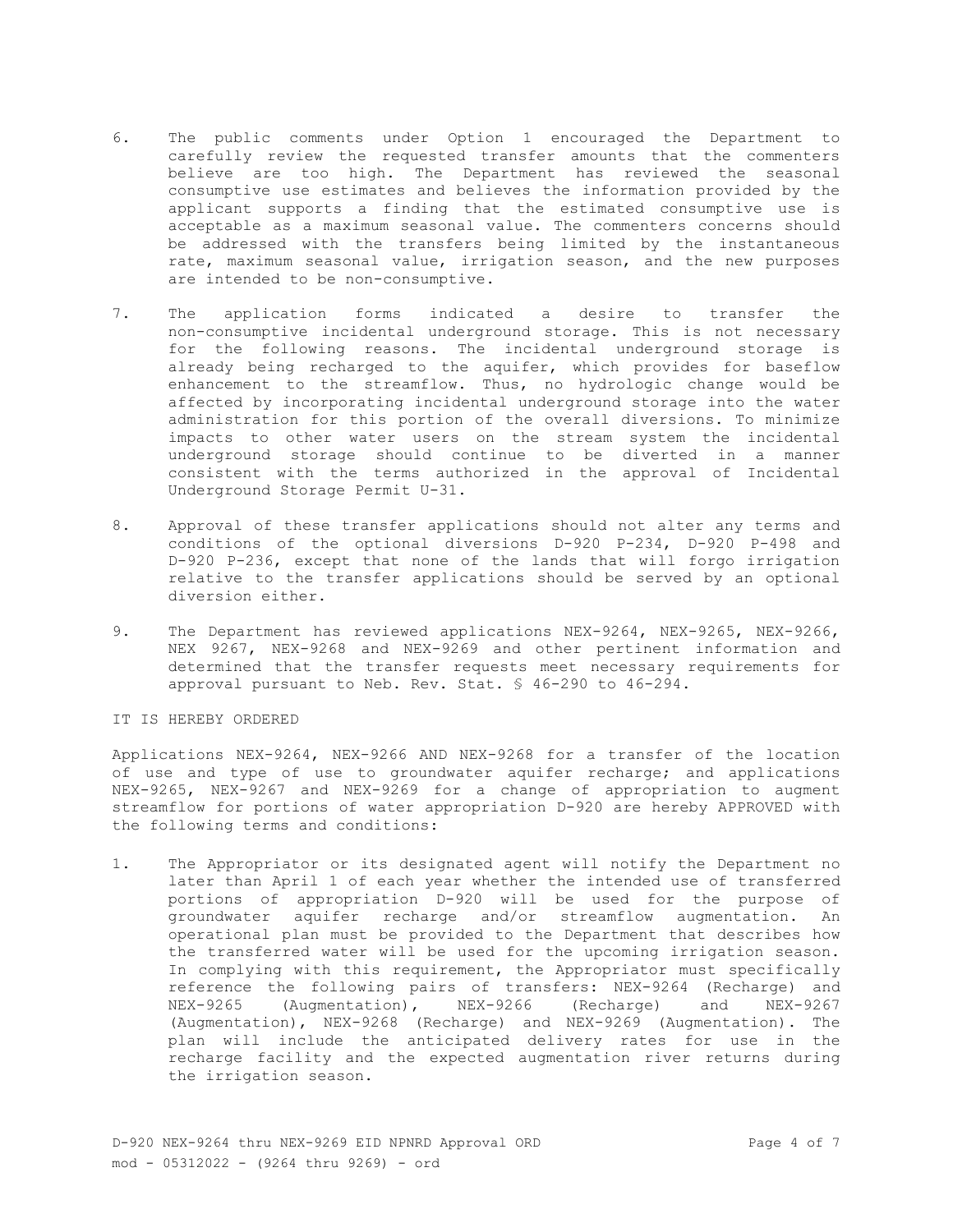- 2. The use of water diverted under these transfer applications may only be made during the irrigation season. The irrigation season for the purpose of this order will begin with the first irrigation delivery to a field under appropriation D-920. The irrigation season will end when the last irrigation delivery to a field under D-920 has ceased. The Appropriator must notify the Department when the irrigation season has begun and ended.
- 3. The combined annual transferable amount of water under any combination of the transfers designated above will not exceed 326.75 acre-feet. This transferable seasonal maximum amount is the sum of the individual maximum annual consumptive use estimates provided by the Applicants and listed in the table below. The instantaneous rate of diversion for the transferred appropriation under any combination of uses designated above shall not exceed 3.30 cubic feet per second.
- 4. The maximum seasonal amounts transferable and maximum instantaneous diversions are further enumerated on the table below.

| Surface Water<br>Appropriation | Source<br>οf<br>Water    | Transfer<br>Application<br>Number<br>Purpose<br>of Use | Maximum<br>Combined<br>Annual<br>Acre-feet<br>of Water<br>Transferred | Instantaneous<br>Diversion<br>Cubic Feet<br>per Second<br>(CFS) | Number<br>of Acres<br>Transferred | Length<br>in Years<br>оf<br>Transfer |
|--------------------------------|--------------------------|--------------------------------------------------------|-----------------------------------------------------------------------|-----------------------------------------------------------------|-----------------------------------|--------------------------------------|
| $D - 920$                      | North<br>Platte<br>River | NEX-9264<br>Recharge                                   | 163.00 af                                                             | 1.50                                                            | 64.9                              | 5                                    |
|                                |                          | NEX-9265<br>Augmentation                               |                                                                       |                                                                 |                                   | 30                                   |
|                                |                          | NEX-9266<br>Recharge                                   | 109.00 af                                                             | 1.22                                                            | 52.9                              | 5                                    |
|                                |                          | NEX-9267<br>Augmentation                               |                                                                       |                                                                 |                                   | 30                                   |
|                                |                          | NEX-9268<br>Recharge                                   | 54.75 af                                                              | 0.58                                                            | 25.1                              | 5                                    |
|                                |                          | NEX-9269<br>Augmentation                               |                                                                       |                                                                 |                                   | 30                                   |

- 5. Water transferred through NEX-9264 thru NEX-9269 (for recharge and augmentation) will be diverted at the Enterprise Canal headgate and the instantaneous rate for delivery will be measured at the canal turnout where water will be routed into the groundwater aquifer recharge facility. This measurement must include instantaneous rate and total seasonal diversion into the facility. The amount delivered to the recharge facility cannot exceed a rate of 3.30 cubic feet per second and the seasonal maximums specified above. Any amounts delivered but not recharged must be measured at designated spill locations and returned to the North Platte River as natural flow and will become available for other beneficial uses once returned to the North Platte River.
- 6. The temporary use under transfers NEX-9264, NEX-9266 and NEX-9268 for the purpose of groundwater aquifer recharge are approved for a term of 5 years, which begins on the signing date of this order. The transfers may be extended according to the provisions of *Neb. Rev. Stat.* §46-294.02 but will not be approved beyond a total of 30 years.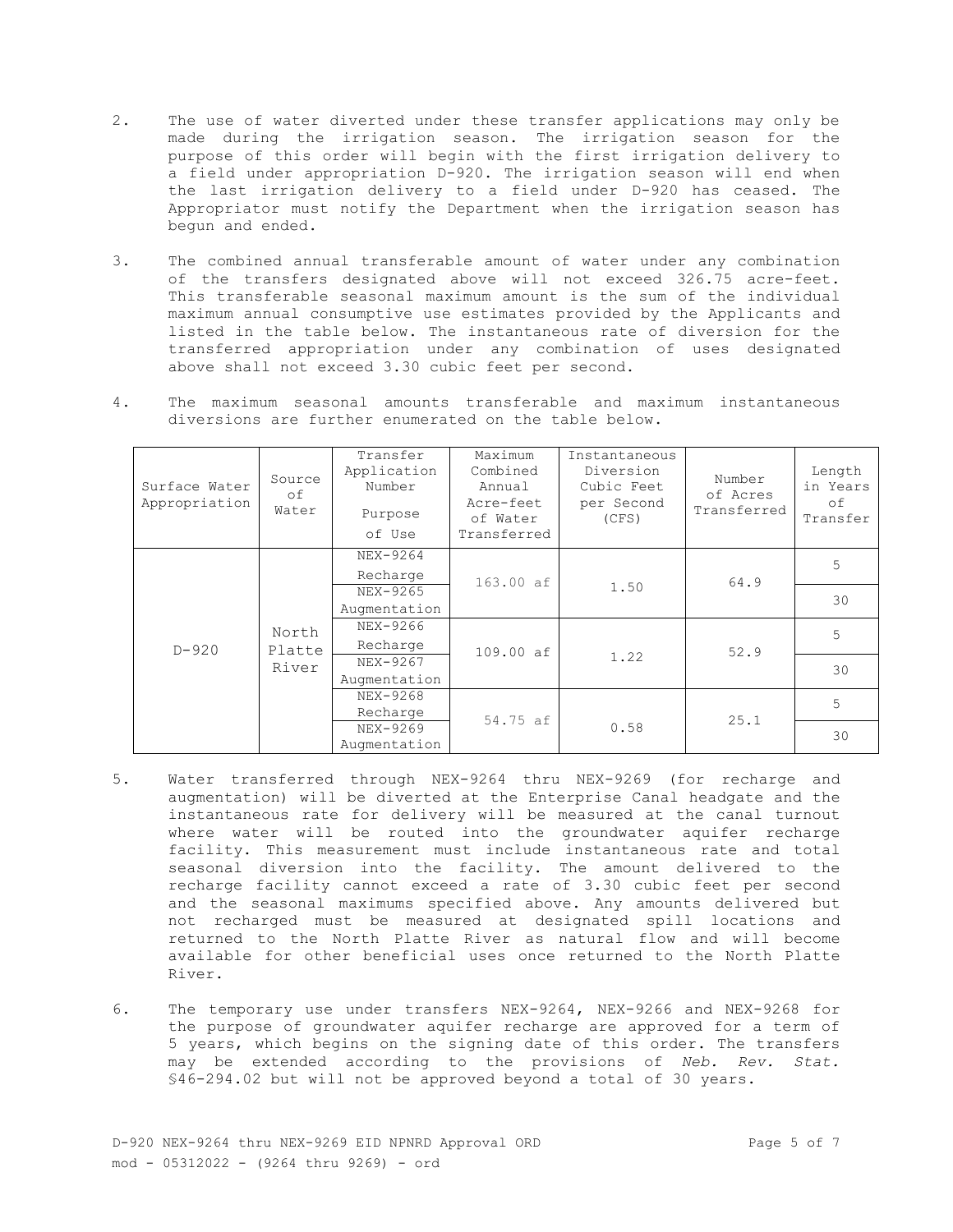- 7. The temporary use under transfers NEX-9265, NEX-9267 and NEX-9269 for the purpose of streamflow augmentation are approved for a term of 30 years, which begins on the signing date of this order.
- 8. The direct irrigation portion of D-920 will be reduced to serving 4,826.96 acres and 111.51 CFS during the terms of the transfers.
- 9. The terms and conditions for the incidental underground recharge component of D-920 in the amount of 18.19 CFS remains unchanged by this order.
- 10. The terms and conditions for optional diversions D-920 P-234, D-920 P-498 and D-920 P-236 remain unchanged with the exception that they may not be used to irrigate the 142.9 acres listed in the table above which are under contract for non-irrigation during the term of these transfers.
- 11. Nothing in this order should be construed as defining the specific hydrologic benefits of this transfer for the purpose of meeting Integrated Management Plan and Basin-Wide Plan goals.
- 12. All terms and conditions of D-920 remain in effect unless specifically changed by this Order.
- 12. The appropriator must comply with all relevant statutes. The statutes include, but are not limited to, the following:
	- A. Notify the Department of any change in ownership or address.
	- B. Notify the Department of the name and address of the person responsible for the use of the water appropriation.
	- C. Obtain approval from the Department prior to taking any action that changes the location of the point of diversion, the location of the place of use, the type of use, or the type of appropriation.

# ADDITIONAL INFORMATION

Failure to comply with all laws and regulations pertaining to surface water appropriations, any orders issued by the Director of the Department of Natural Resources, or the provisions of this Approval may cause cancellation of part or all of this appropriation, temporary closing of the appropriation, administrative penalty, criminal prosecution, or any combination thereof.

Nebraska law provides that failure to use a portion or all of a perfected appropriation for more than five consecutive years may result in cancellation of the appropriation.

This appropriation is not a guarantee that water will be available. Nebraska law gives priority to senior appropriations. This appropriation may be closed if there is insufficient water to satisfy senior appropriations

DEPARTMENT OF NATURAL RESOURCES

Thomas E. Riley

D-920 NEX-9264 thru NEX-9269 EID NPNRD Approval ORD Page 6 of 7 mod - 05312022 - (9264 thru 9269) - ord Thomas E. Riley, P.E., Director May 31, 2022